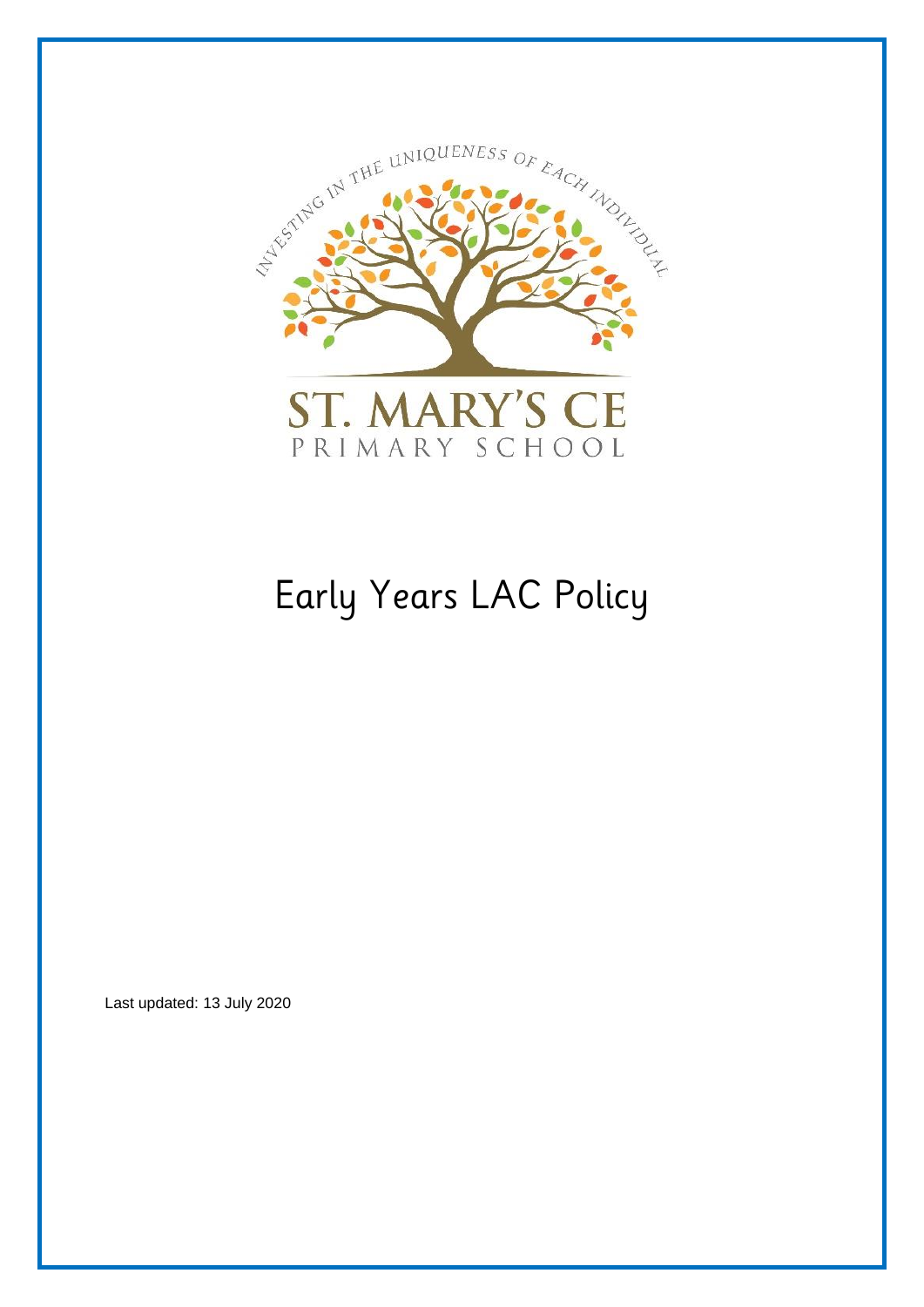## Contents:

[Statement of intent](#page-2-0)

- 1. [Legal framework](#page-3-0)
- 2. [Definitions](#page-3-1)
- 3. [Roles and responsibilities](#page-4-0)
- 4. [Personal education plan](#page-7-0) (PEP)
- 5. [Working with agencies and the VSH](#page-8-0)
- 6. [Transition](#page-9-0)
- 7. [Training](#page-9-1)
- 8. [Supporting mental health](#page-10-0)
- 9. [Exclusions](#page-11-0)
- 10. Children [with SEND](#page-11-1)
- 11. [Information sharing](#page-11-2)
- 12. [Monitoring and review](#page-12-0)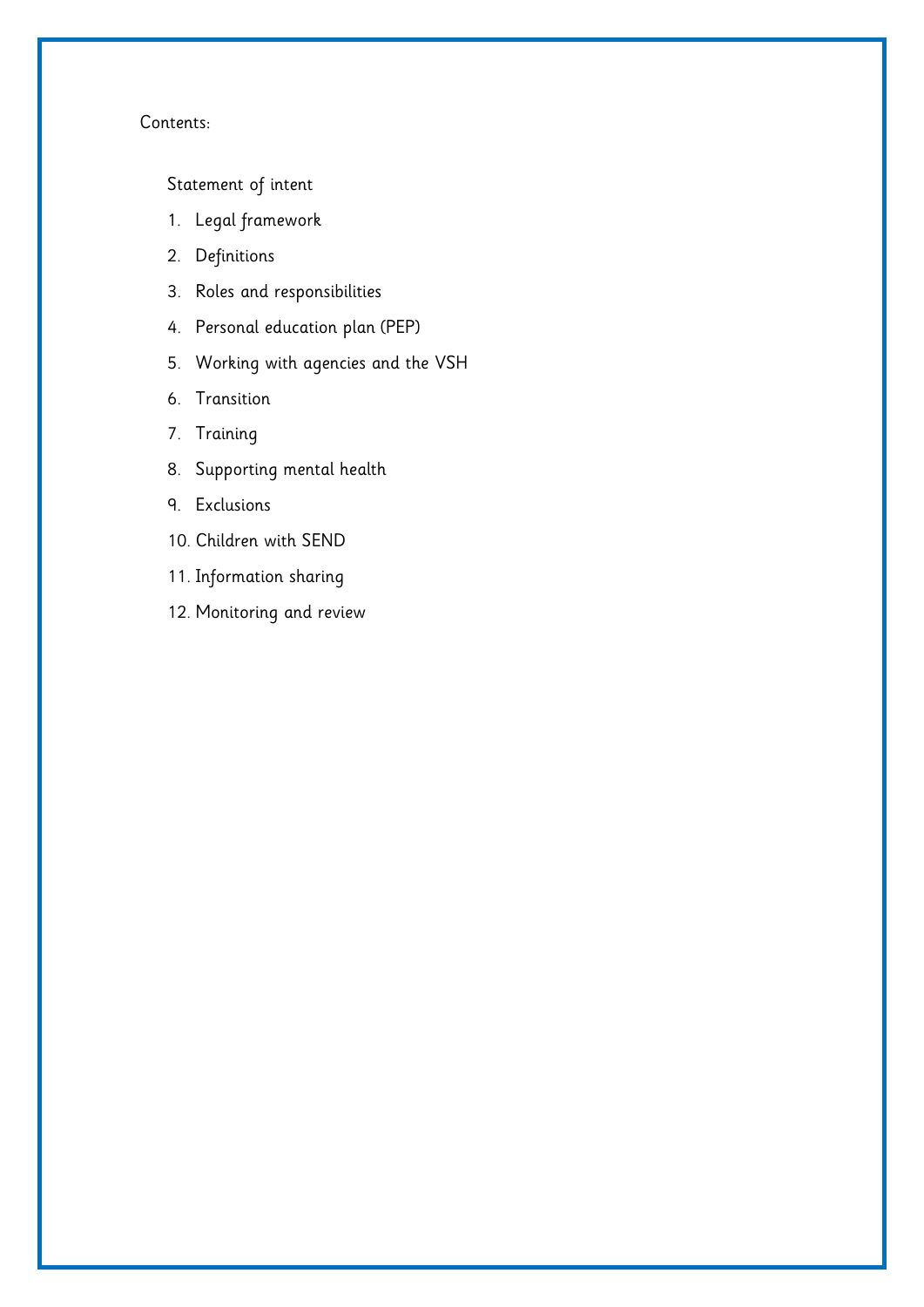## <span id="page-2-0"></span>Statement of intent

Educational achievement and subsequent life chances for LAC and previously-LAC are of real concern. Children who are looked after require special treatment and additional attention in order to improve their situation.

In light of this, the setting has implemented this policy to ensure all children are properly supported and given the best chance to progress, both in their education and in their life outside of the setting.

St Mary's CE Primary endeavours to provide positive experiences and offer stability, safety, and individual care and attention for all our children. With this in mind, we aim to:

- Encourage children to reach their potential and to make good progress in relation to their social and emotional development.
- Ensure that children enjoy high-quality teaching which meets their needs and the requirements of legislation.
- Plan support for LAC and previously-LAC realistically and use the setting's resources efficiently to ensure the setting meets their needs.
- Promote a positive culture in all aspects of the setting.
- Help children develop their cultural, moral and social understanding, and achieve the early learning goals as set out in the 'Statutory framework for the early years foundation stage'.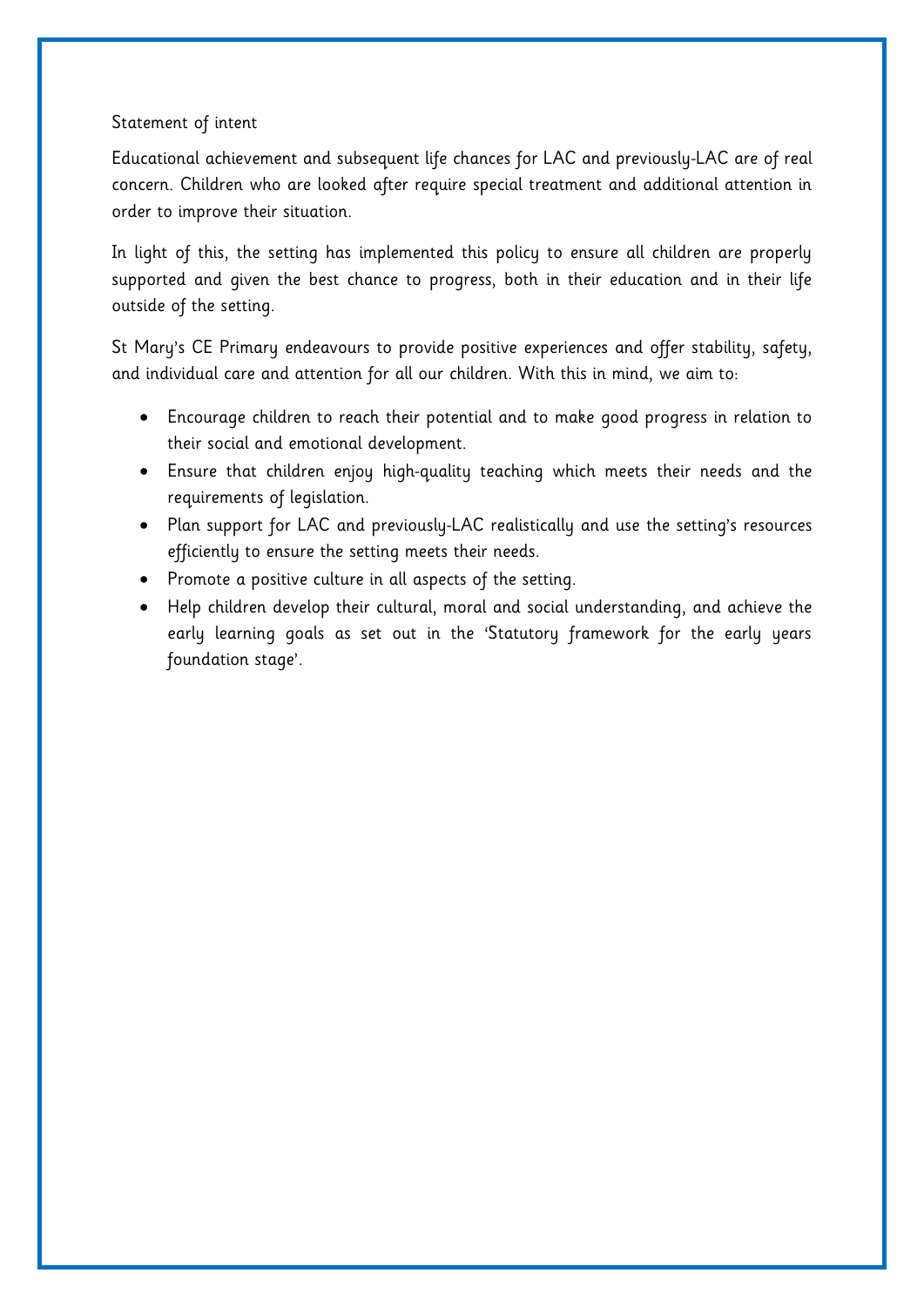## <span id="page-3-1"></span><span id="page-3-0"></span>**1.** Legal framework

- 1.1. This policy has due regard to legislation and statutory guidance, including, but not limited to, the following:
	- Children Act 1989
	- DfE (2018) 'Promoting the education of looked-after children and previously looked-after children'
	- DfE (2018) 'The designated teacher for looked-after and previously looked-after children'
	- DfE (2019) 'Keeping children safe in education'
	- DfE (2018) 'Working Together to Safeguard Children'
	- DfE (2017) 'Statutory for the early years foundation stage'
- 1.2. This policy operates in conjunction with the following policies and documents:
	- **•** Admissions Policy
	- One-to-One Tuition Policy
	- **•** Behavioural Policy
	- Home School Agreement
	- Anti-Bullying Policy
	- Equal Opportunities Policy
	- Child Protection and Safeguarding Policy
	- SEND Policy
	- Data Protection Policy
	- Records Management Policy

## **2.** Definitions

- 2.1. "Looked after children (LAC)" are defined as:
	- Children or young people who are the subject of a Care Order or Interim Care Order under the Children Act 1989.
	- Children who are placed in foster care, children's residential homes, with relatives or friends, in semi-independent or supported independent accommodation.
	- Children subject to a Care or Interim Care Order whilst placed with a parent or carer, where the LA has parental responsibility.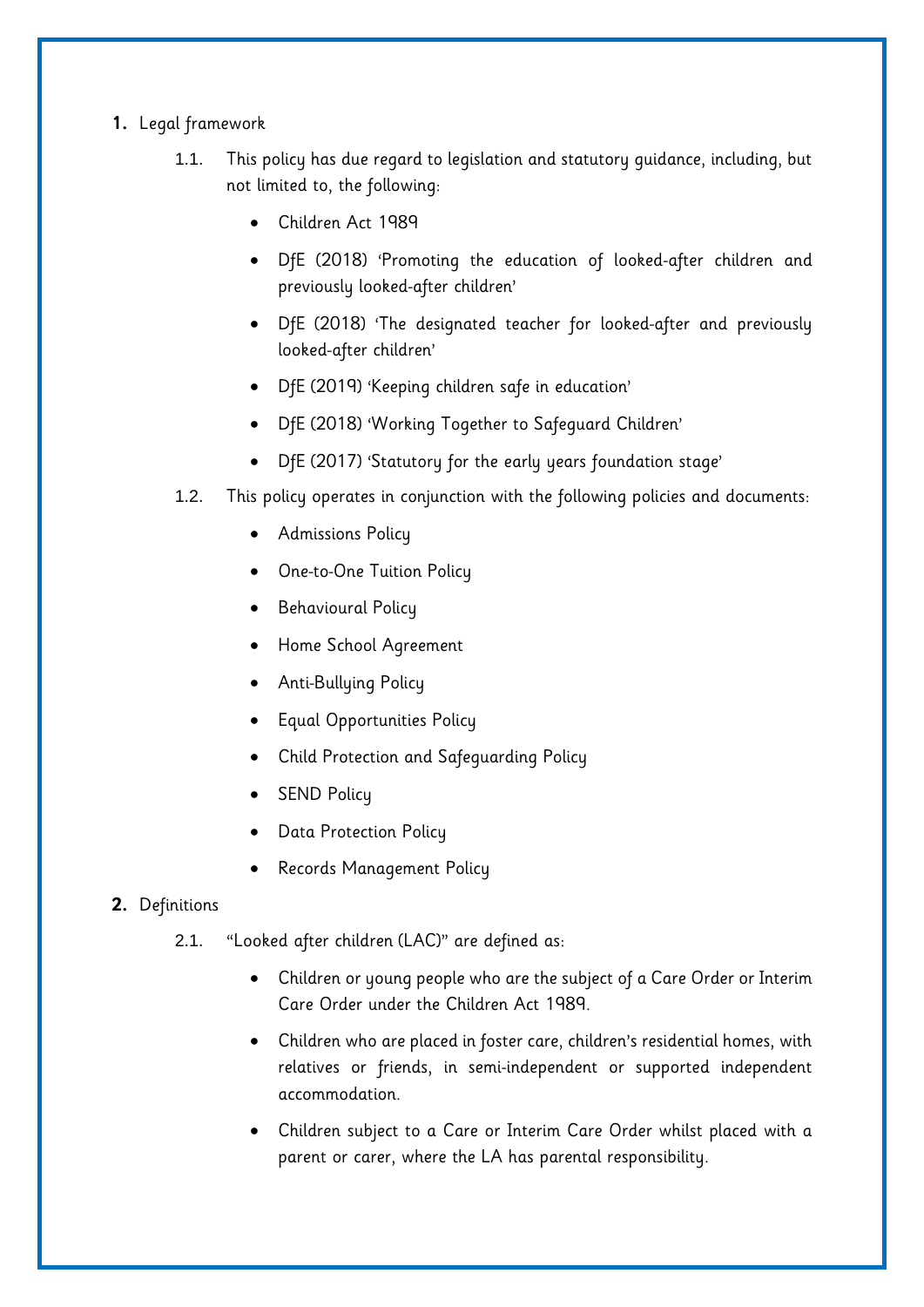- Children who are not subject to an order, but are accommodated by the LA under an agreement with their parents or carers.
- 2.2. "Previously-LAC" are defined as:
	- Children who are no longer looked after by an LA in England and Wales because they have either been adopted or are the subject of an adoption, special guardianship or child arrangements order.
	- Children who were adopted outside England and Wales from 'state care' (care that is provided by a public authority, religious organisation, or other organisation whose main purpose is to benefit society).
- <span id="page-4-0"></span>**3.** Roles and responsibilities
	- 3.1. The Academy councillor is responsible for:
		- Reviewing the annual report produced by the designated teacher to evaluate the progress of LAC in the setting.
		- Ensuring they receive feedback from the early years teachers regarding the effectiveness of the policy on an annual basis.
	- 3.2. The virtual school head (VSH) is responsible for:
		- Monitoring the attendance and educational progress of the children their authority looks after; this includes children who have left care through adoption, special guardianship or child arrangement orders, or who were adopted from state care outside of England and Wales.
		- Ensuring that arrangements are in place to improve the education and outcomes of the authority's LAC, including those placed out-ofauthority.
		- Building relationships with health, education and social care partners, as well as other partners, so they and the designated teachers understand the support available to LAC and previously-LAC.
		- Working with the setting to ensure all LAC in attendance are fully supported in reaching their full potential.
		- Acting as the educational advocate for LAC.
		- Acting as a source of advice and information to help parents and carers of previously-LAC as effectively as possible.
		- Managing the setting's allocation of the early years pupil premium (EYPP) for LAC.
		- Ensuring there are effective systems in place to: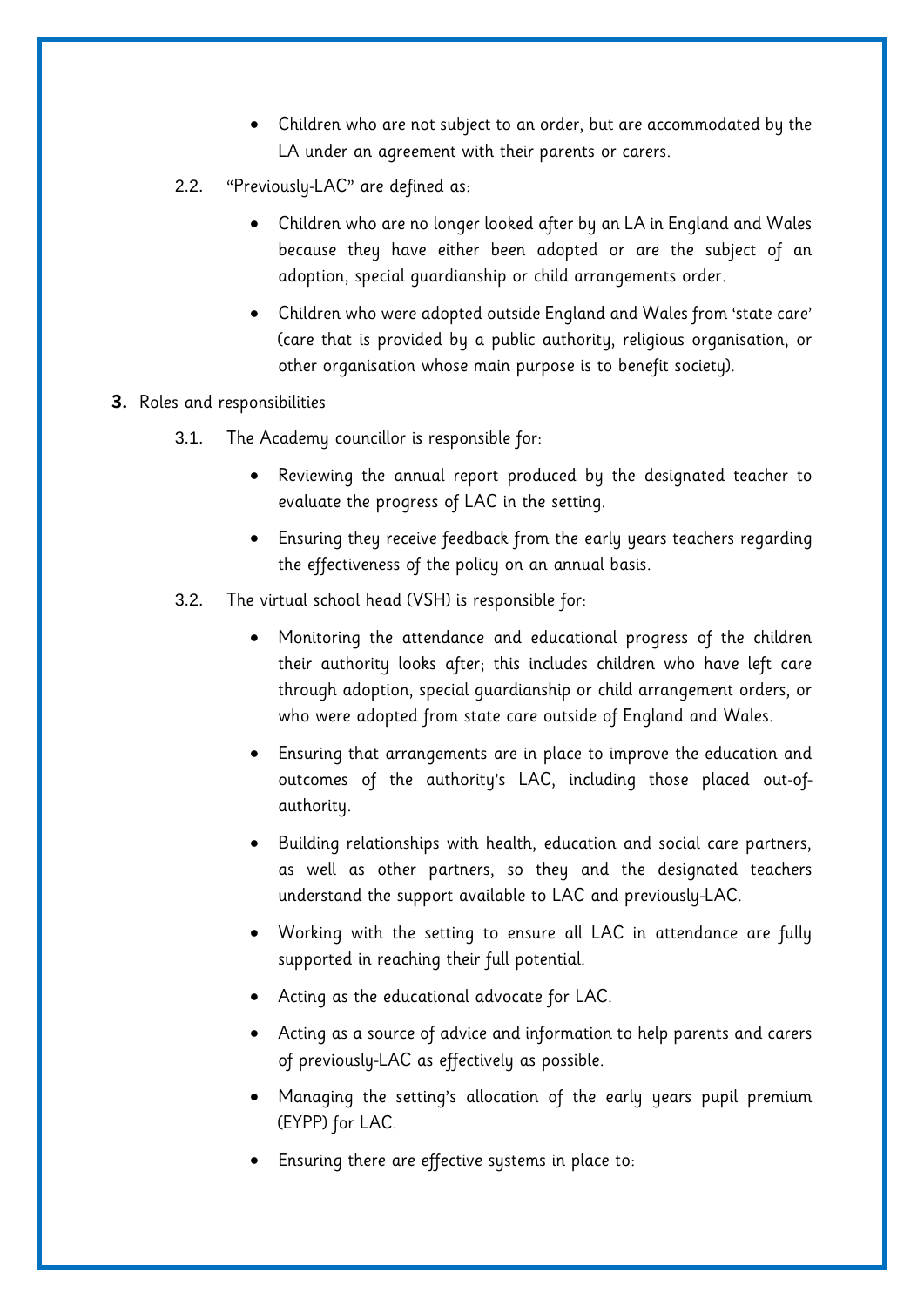- Maintain an up-to-date roll of the LAC who attend the setting, and gather information about their educational placement, attendance and progress.
- Inform the early years teachers and designated teacher if they have a child on roll who is looked after by the LA.
- Ensure social workers, schools, designated teachers, careers and independent reviewing officers understand their role and responsibilities regarding a child's PEP.
- Ensure that up-to-date and effective PEPs that focus on educational outcomes are maintained for all LAC.
- Avoid delays in providing suitable educational provision.
- Ensure the education achievement of LAC is seen as a priority by everyone who has responsibilities for promoting their welfare.
- Report regularly on the attainment, progress and setting attendance of LAC through the authority's corporate parenting structures.
- 3.3. The early years teachers is responsible for:
	- Ensuring the setting has a coherent policy for LAC and previously-LAC.
	- Reviewing the setting's policies and procedures in conjunction with legislation and statutory guidance.
	- Ensuring the designated teacher for LAC and previously-LAC has received the appropriate training.
	- Ensuring that appropriate staff have the information they need in relation to each looked after child's:
		- Legal status (i.e. whether they are looked after under voluntary arrangements with consent of parents or on an interim or full care order) and contact arrangements with birth parents or those with parental responsibility.
		- Care arrangements and the levels of authority delegated to the carer by the LA.
	- Ensuring that staff have the skills, knowledge and understanding to keep LAC and previously-LAC safe.
	- Ensuring LAC and previously-LAC have equal access to all areas of learning and that reasonable adjustments are made if necessary.
	- Appointing the designated teacher for LAC and previously-LAC.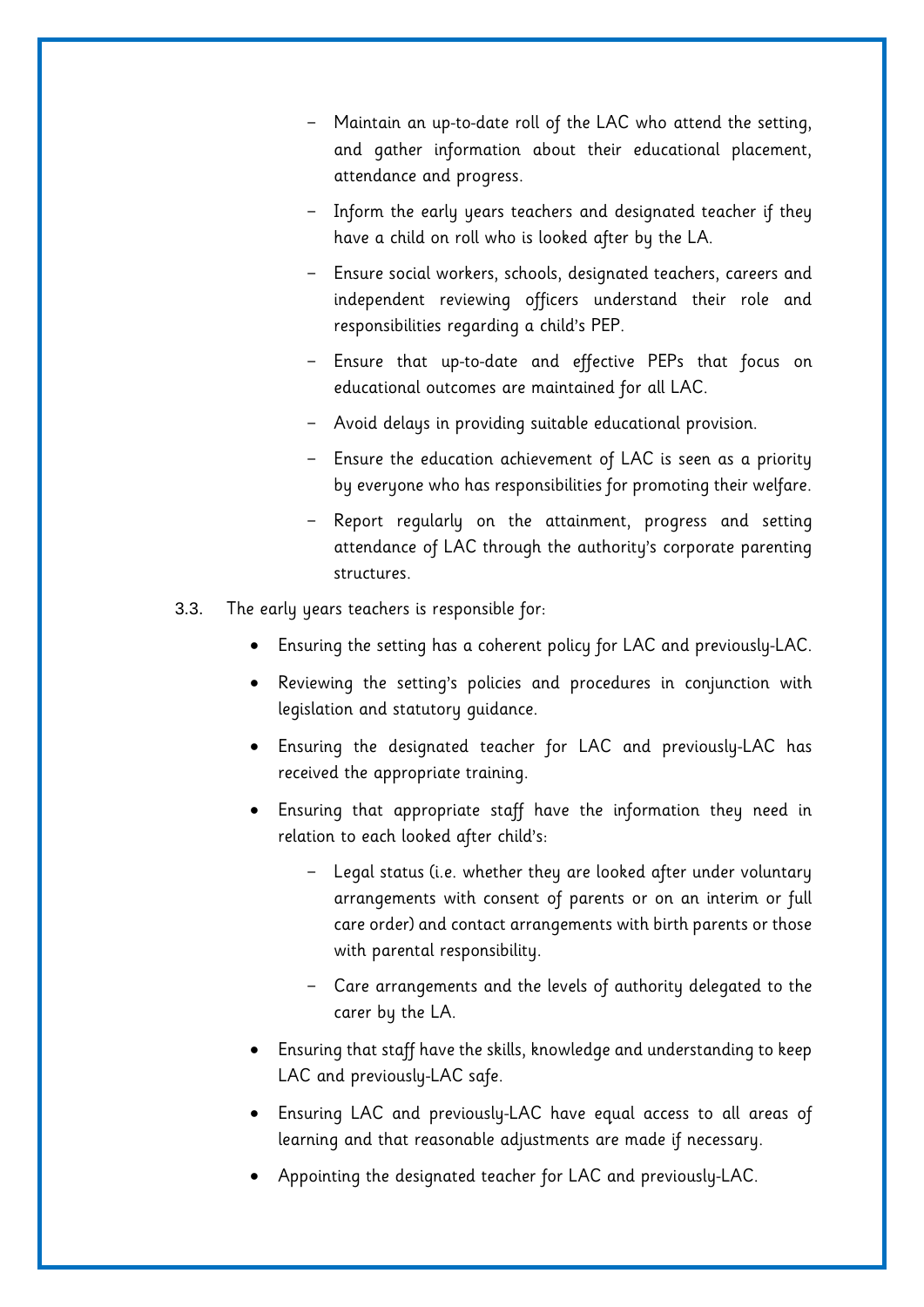- Allowing the designated teacher the time and facilities to succeed in carrying out their duties.
- Overseeing this policy and monitoring its implementation, feeding back to the Academy councillor annually on the following:
	- The number of LAC and previously-LAC in the setting
	- The attendance of LAC and previously-LAC, compared to other groups
	- The level of fixed term and permanent exclusions, compared to other groups
- Ensuring all members of staff are aware that supporting LAC is a key priority.
- Ensuring EYPP for previously-LAC is managed effectively.
- Promoting the advantages of actively challenging negative stereotypes of LAC.
- 3.4. The designated teacher for LAC and previously-LAC is responsible for:
	- Building relationships with health, education and social care partners and other partners so that they and the VSH understand the support available to LAC and previously-LAC.
	- Promoting the educational achievement of LAC and previously-LAC at the setting; this includes those that left care through adoption, special guardianship or child arrangement orders or were adopted from state care outside England and Wales.
	- Acting as the main contact for social services and the DfE.
	- Promoting a culture of high expectations and aspirations.
	- Ensuring LAC are involved in setting their own targets, where possible.
	- Advising staff on teaching strategies for LAC.
	- Ensuring that LAC are prioritised for one-to-one tuition and support.
	- Leading on how the child's PEP is developed and used in the setting to ensure the child's progress towards targets is monitored.
	- Liaising with the SENCO to ensure all children's needs are met.
	- Working with the child's VSH and social worker to develop and implement their PEP.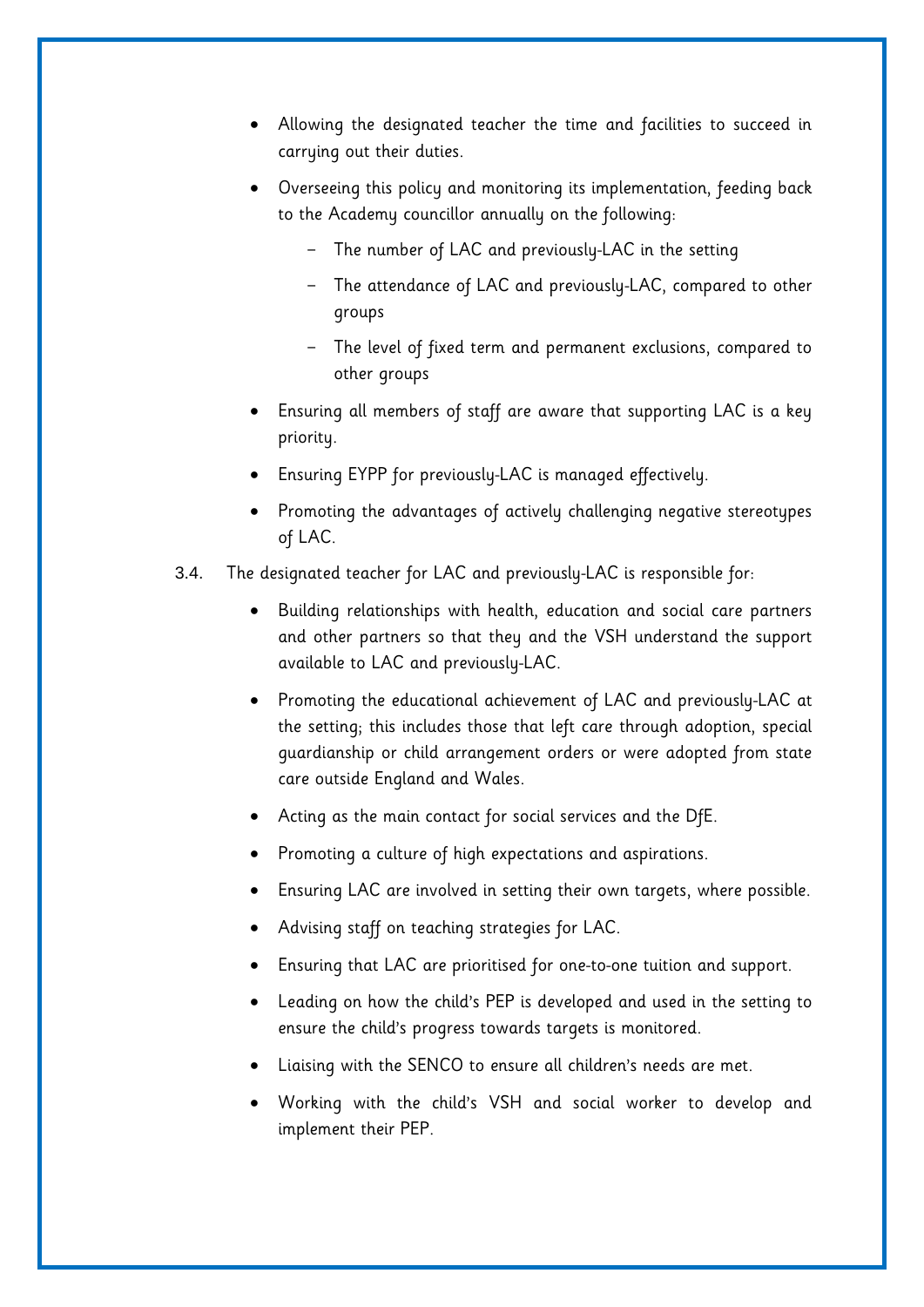- Working with the VSH to discuss how funding can be used to support the child's progress and meet the needs identified in their PEP.
- Working with the early years teachers to submit an annual report to the Academy councillor, which details the progress of all LAC and previously-LAC.
- 3.5. The DSL is responsible for:
	- Keeping up-to-date records of LAC's respective social worker and VSH.
	- Where a child ceases to be looked after and becomes a care leaver, keeping up-to-date contact details of their LA personal advisor and liaising with the advisor as necessary regarding any issues of concern affecting the care leaver.
- 3.6. The SENCO is responsible for:
	- Ensuring they are involved in reviewing PEP and care plans for LAC and previously-LAC.
	- Liaising with the relevant practitioners, designated teacher, specialists and parents/carers when considering interventions to support the progress of previously-LAC.
- 3.7. Staff are responsible for:
	- Being aware of LAC and previously-LAC and providing them with support and encouragement.
	- Preserving confidentiality, where appropriate, and showing sensitivity and understanding.
	- Being vigilant for any signs of bullying towards LAC and previously-LAC.
	- Promoting the self-esteem of LAC and previously-LAC.
- <span id="page-7-0"></span>**4.** Personal education plan (PEP)
	- 4.1. All LAC must have a care plan; PEPs are an integral part of this care plan.
	- 4.2. The PEP is an evolving record of what needs to happen for a child to enable them to make the expected progress and fulfil their potential.
	- 4.3. The PEP will reflect the importance of a personalised approach to learning which meets the identified educational needs of the child.
	- 4.4. The setting with other professionals and the child's carers will use the PEP to support the child's educational needs, raise the child's aspirations and improve their life chances.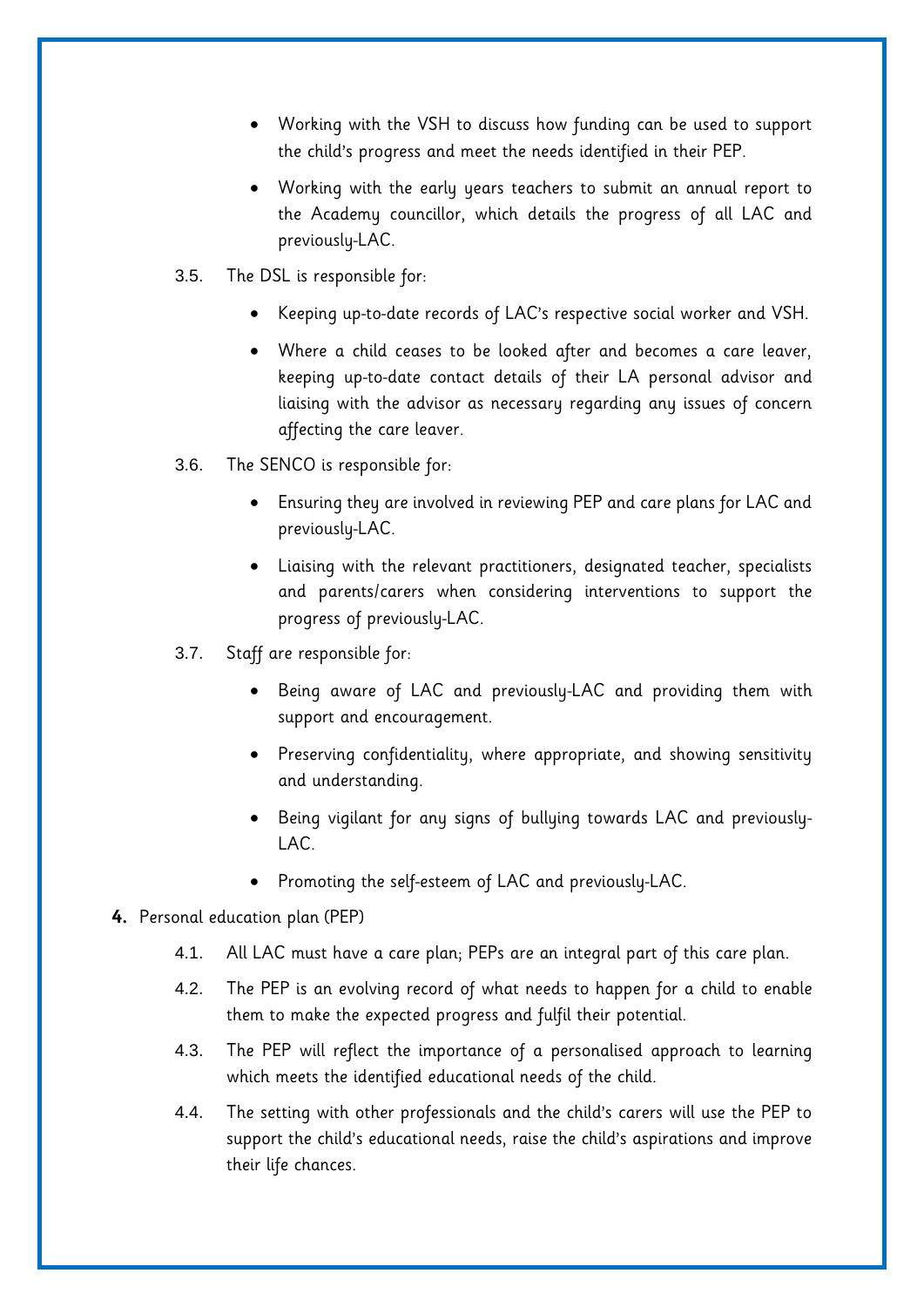- 4.5. All relevant bodies, such as the LA, the designated teacher and carers, will involve the child in the PEP process at all stages.
- 4.6. The PEP will address the child's full range of education and development needs, including:
	- Access to early years provision that is appropriate to the child's age and meets their identified developmental needs.
	- On-going catch-up support, which will be made available for children who have fallen behind with work.
	- Suitable education provided by the LA, where the child is not attending the setting because of suspension or exclusion.
	- Transitional support where needed, such as if a child is moving to a new setting.
	- Attendance and behaviour support, where appropriate.
	- Support to help the child meet their aspirations.
- <span id="page-8-0"></span>**5.** Working with agencies and the VSH
	- 5.1. The setting will ensure that copies of all relevant reports are forwarded to the LAC social workers, in addition to carers or residential social workers.
	- 5.2. The setting will coordinate their review meetings; for example, hold their annual review of LAC with their statutory care review.
	- 5.3. The setting will work with other agencies to exchange information, such as changes in circumstances, exclusions or attendance issues, taking prompt action, where necessary, to safeguard LAC and previously-LAC.
	- 5.4. Behaviour management strategies will be agreed between the VSH and the setting, to ensure challenging behaviour is managed in the most effective way for that individual child.
	- 5.5. The designated teacher for LAC and previously-LAC will communicate with the VSH and child's social worker to facilitate the completion of the PEP.
	- 5.6. Through the designated teacher, the setting will work with the VSH, social worker and other relevant agencies to monitor any arrangements in place so that actions and activities recorded in the child's PEP are implemented without delay.
	- 5.7. The designated teacher will communicate with the VSH and agree on how the EYPP can be used effectively to accommodate the child's educational attainment and progress.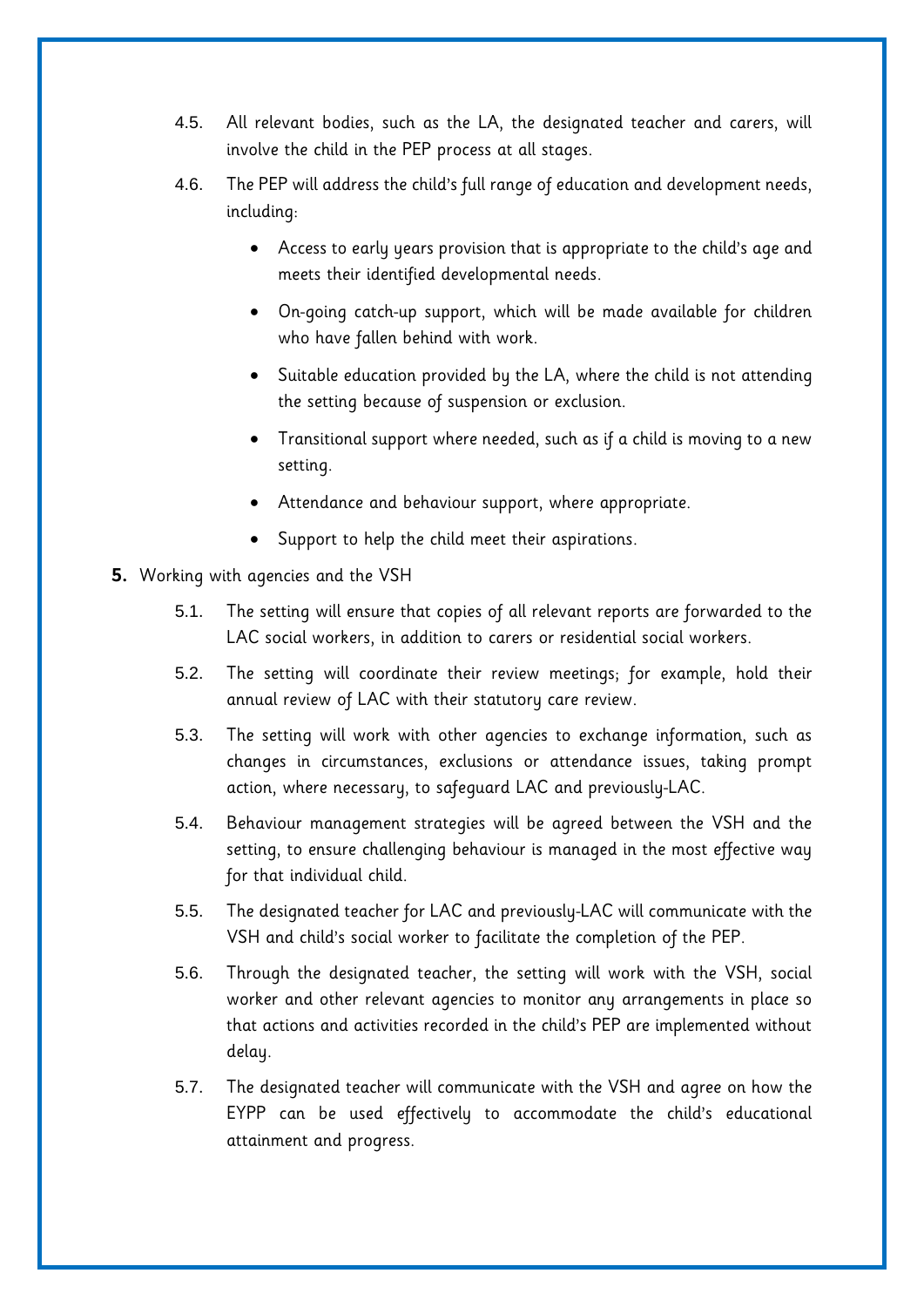- 5.8. The EYPP for previously-LAC will be allocated directly to, and managed by, the setting.
- 5.9. The setting will work with the VSH to manage allocation of the EYPP for the benefit of our cohort of LAC, or previously-LAC, and according to their needs.
- 5.10. If deemed necessary, the setting will allocate an amount of funding to an individual to support their needs.
- 5.11. The designated teacher will ensure consistent and strong communication with the VSH regarding LAC who are absent without authorisation.
- 5.12. The setting will share their expertise on what works in supporting the education of LAC and previously-LAC.
- <span id="page-9-0"></span>**6.** Transition
	- 6.1. Transitions are arranged and carried out in accordance with the children's needs.
	- 6.2. The early years teachers will work the teachers of the relevant classes and schools to organise events and help children integrate and transition into their new school or year group.
	- 6.3. The early years teachers and designated teacher will work closely with parents and carers, the VSH and other relevant staff members (e.g. the DSL) to ensure a smooth transition can be arranged for children.
	- 6.4. Where required, the early years teachers shares necessary information, including children's care plans with the school children are transitioning to. Information sharing

Parental involvement

- 6.5. Parents and carers of LAC and previously-LAC, who are at the age of transitioning within their education, are given the opportunity to attend an individual meeting with their child's classroom teacher to discuss their progress, any concerns and transition arrangements.
- 6.6. Parents and carers of LAC and previously-LAC will be continuously involved in tailoring transition activities to their child's needs.
- 6.7. Consultation meetings are held during the Autumn term in order to discuss transfer arrangements, the child's wellbeing and the possible effects of the change in learning environment.
- 6.8. Parents and carers will be informed of transition activities and will have the opportunity to withdraw their child from taking part if it is deemed necessary.

## <span id="page-9-1"></span>**7.** Training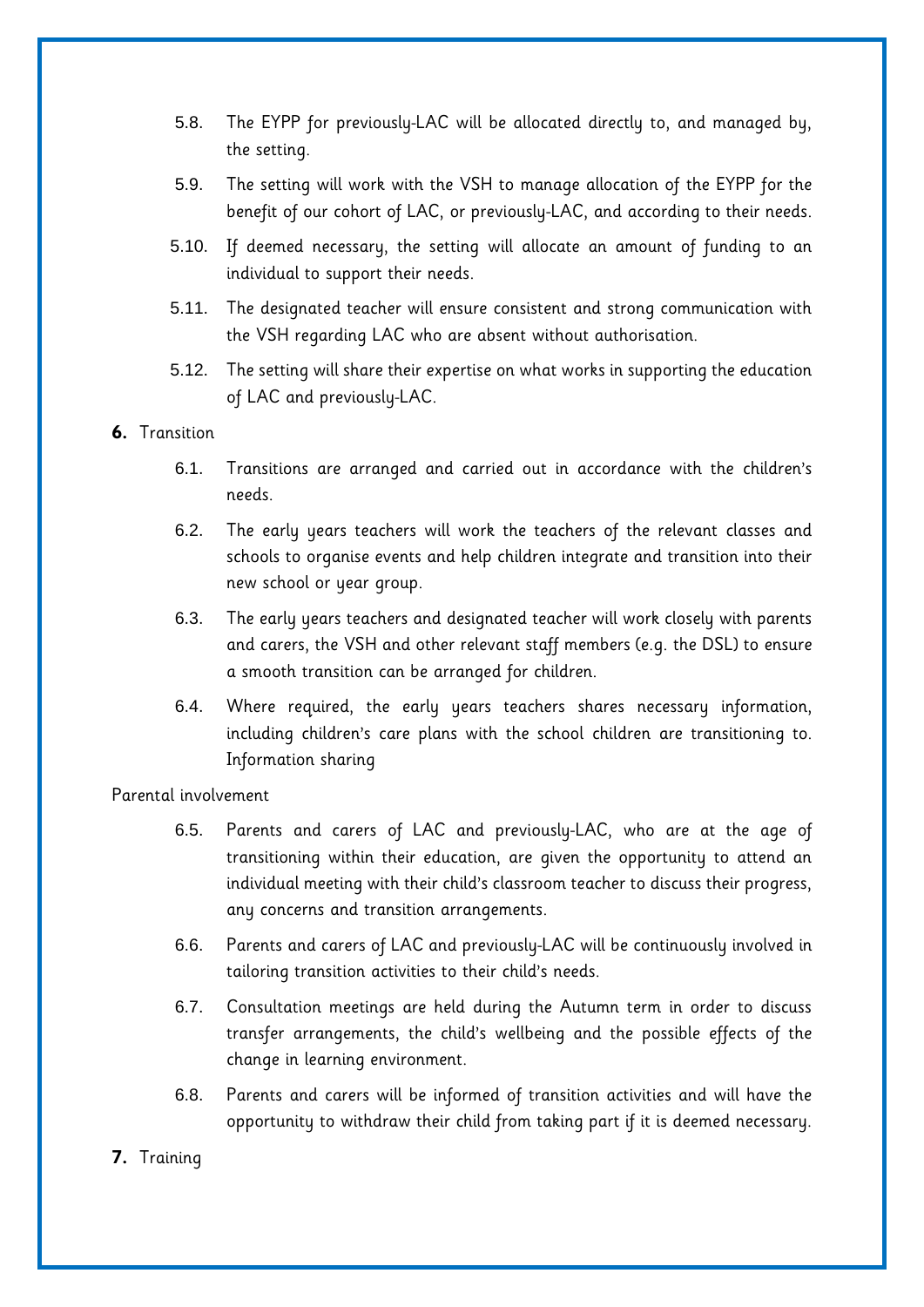- 7.1. The designated teacher and other staff involved in the education of LAC and previously-LAC have received the appropriate training, this includes information about the following:
	- Admissions arrangements
	- SEND
	- Attendance
	- Exclusions
	- Managing and challenging behaviour
	- Promoting positive educational and recreational activities
	- Supporting children to be aspirational for their future education
	- Safeguarding
	- Supporting mental health
- <span id="page-10-0"></span>**8.** Supporting mental health
	- 8.1. LAC and previously-LAC are more likely to experience the challenge of social, emotional and mental health issues which can impact their behaviour and education. The designated teacher will have awareness, training and skills regarding a child's needs and how to support them in relation to behaviour management and mental health.
	- 8.2. The designated teacher will work with the VSH to ensure the setting is able to identify signs of potential mental health issues, understand the impact issues can have on LAC and previously-LAC, and knows how to access further assessment and support, where necessary.
	- 8.3. A strengths and difficulties questionnaire will be used on a termly basis to help social workers and other relevant professionals to form a view about LAC and previously-LAC's current emotional wellbeing. Practitioners will complete their element of the questionnaire to assist social workers in their assessment.
	- 8.4. To support the mental health of LAC and previously-LAC, all child care plans will include information about supporting mental health. The care plan will address the following:
		- The child's emotional needs and how they will be met
		- How the child's mental health may affect their behaviour
		- The child's sense of self, culture, language and identity, and how these can be supported and used to benefit their learning
		- The child's need for social interaction and friendship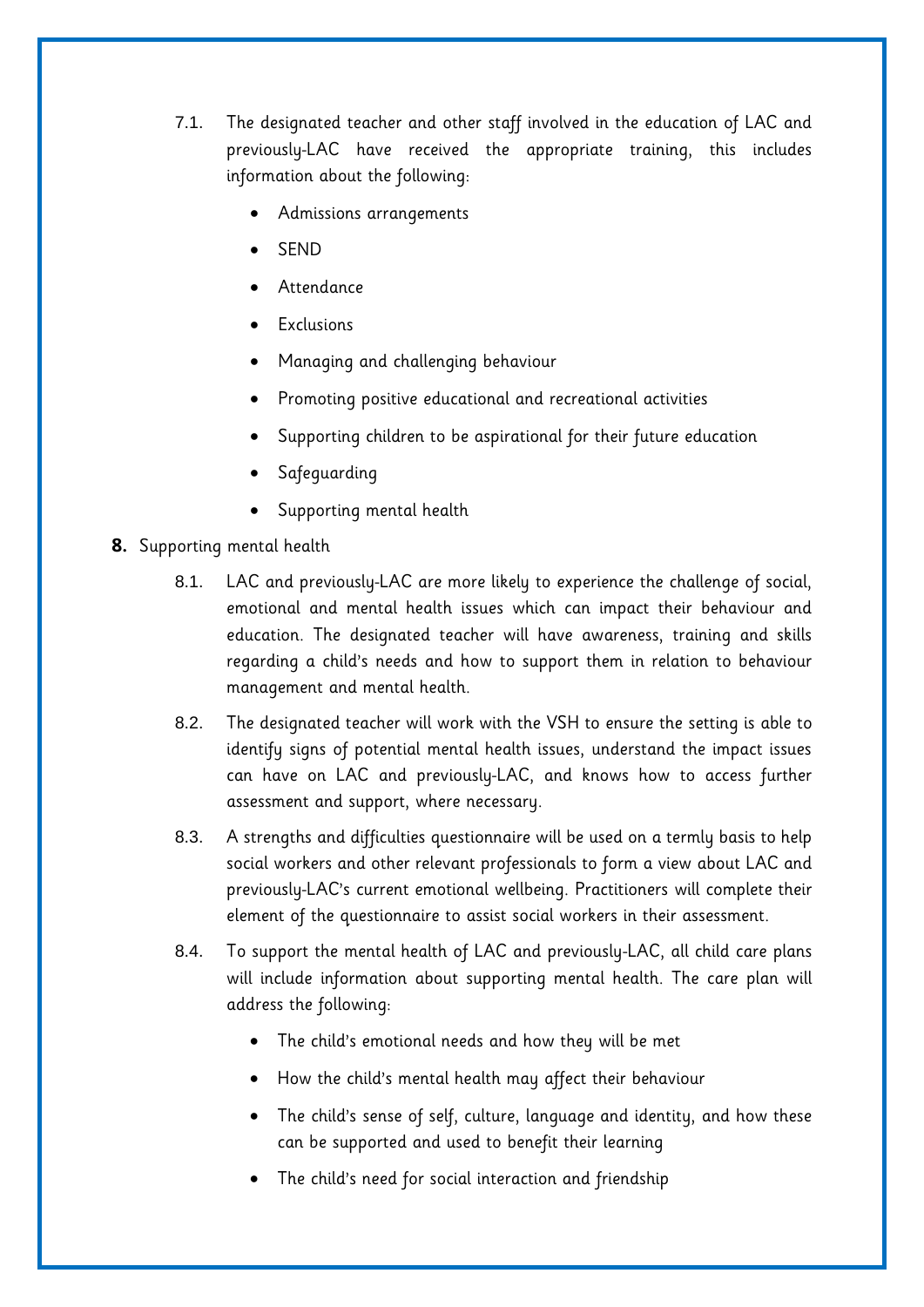- The child's interests and abilities, and possible learning pathway
- Whether the child requires any reasonable adjustments and details of these
- 8.5. The part of the care plan that looks at supporting the child's mental health will be reviewed by the early years teachers, the designated teacher and the child's parents/carers after two weeks, six weeks and three months – once this review cycle is over, the care plan will be reviewed once every six months.
- 8.6. Changes made to the care plan will be communicated to all relevant staff members and agencies.

#### <span id="page-11-0"></span>**9.** Exclusions

- 9.1. Past experiences of LAC and previously-LAC will be considered when designing and implementing the setting's Behavioural Policy and Exclusion Policy.
- 9.2. The setting will have regard to statutory guidance and, as far as possible, avoid excluding any LAC.
- 9.3. Where the setting has concerns about a child's behaviour, the VSH will be informed at the earliest opportunity.
- 9.4. Exclusion will only be used as a last resort, after the setting and VSH have considered what additional support can be provided to prevent exclusion, and any additional arrangements to support the child's education in the event of exclusion.
- 9.5. The setting will inform parents and carers that they can seek the advice of the VSH on strategies to support their child to avoid exclusion.

<span id="page-11-1"></span>**10.**Children with SEND

- 10.1. Support for LAC and previously-LAC with SEND, who do not need an EHC plan, will be covered as part of the child's PEP and care plan reviews.
- 10.2. The SENCO, relevant practitioners, designated teacher and specialists will involve parents and carers when considering interventions to support their child's progress.
- 10.3. If appropriate, the VSH will be invited to comment on proposed SEND provision for previously-LAC.

<span id="page-11-2"></span>**11.**Information sharing

- 11.1. Appropriate and specific arrangements for sharing reliable data are in place to ensure that the education needs of LAC and previously-LAC are understood and met.
- 11.2. The arrangements set out include: